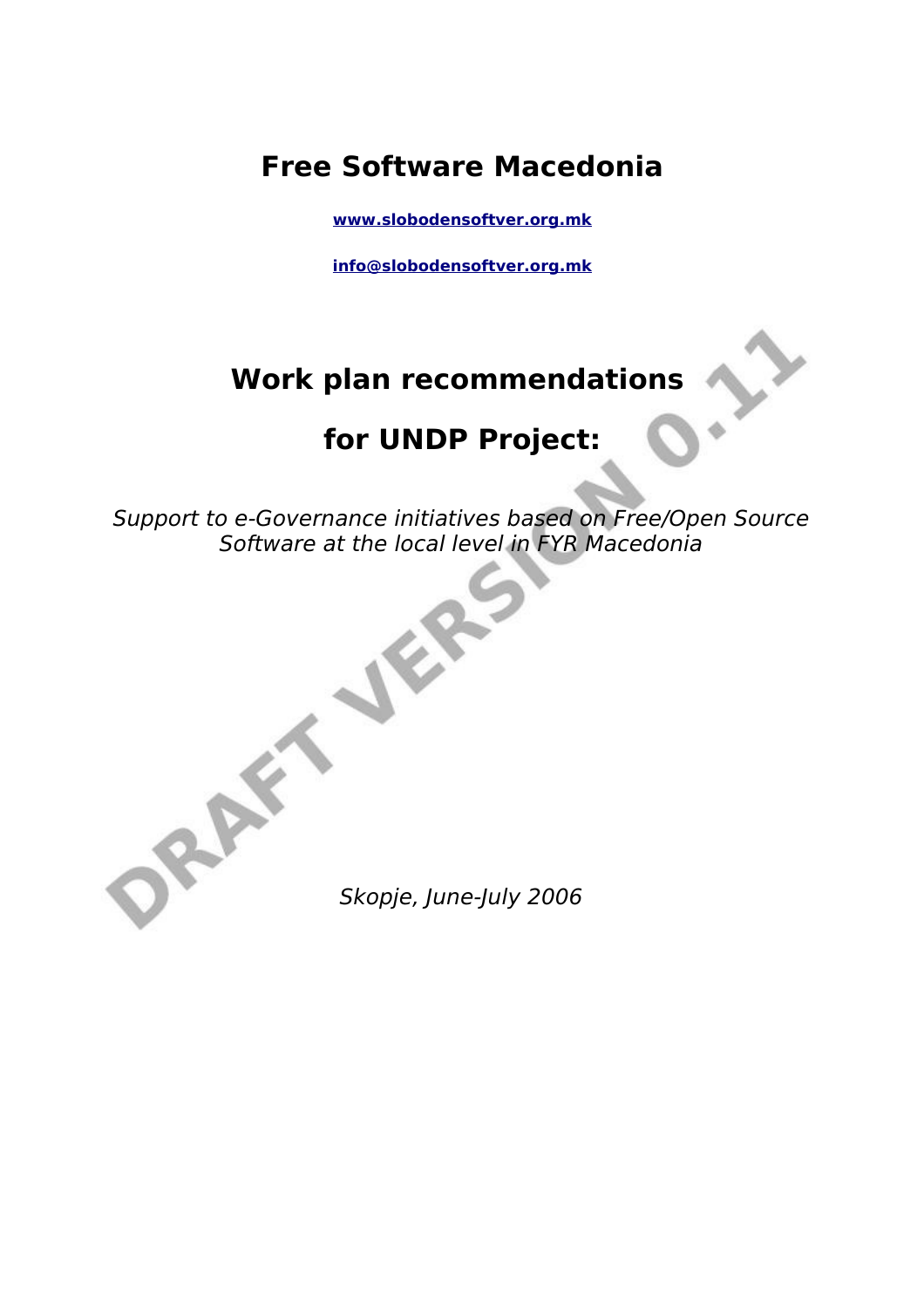Copyright (C) 2006 Free Software Macedonia, 26 Zlate Mihahlovski st., 1000 Skopje, Republic of Macedonia

RAFT JERSION D.2.3

Verbatim copying and distribution of this entire document is permitted in any medium, provided this notice is preserved.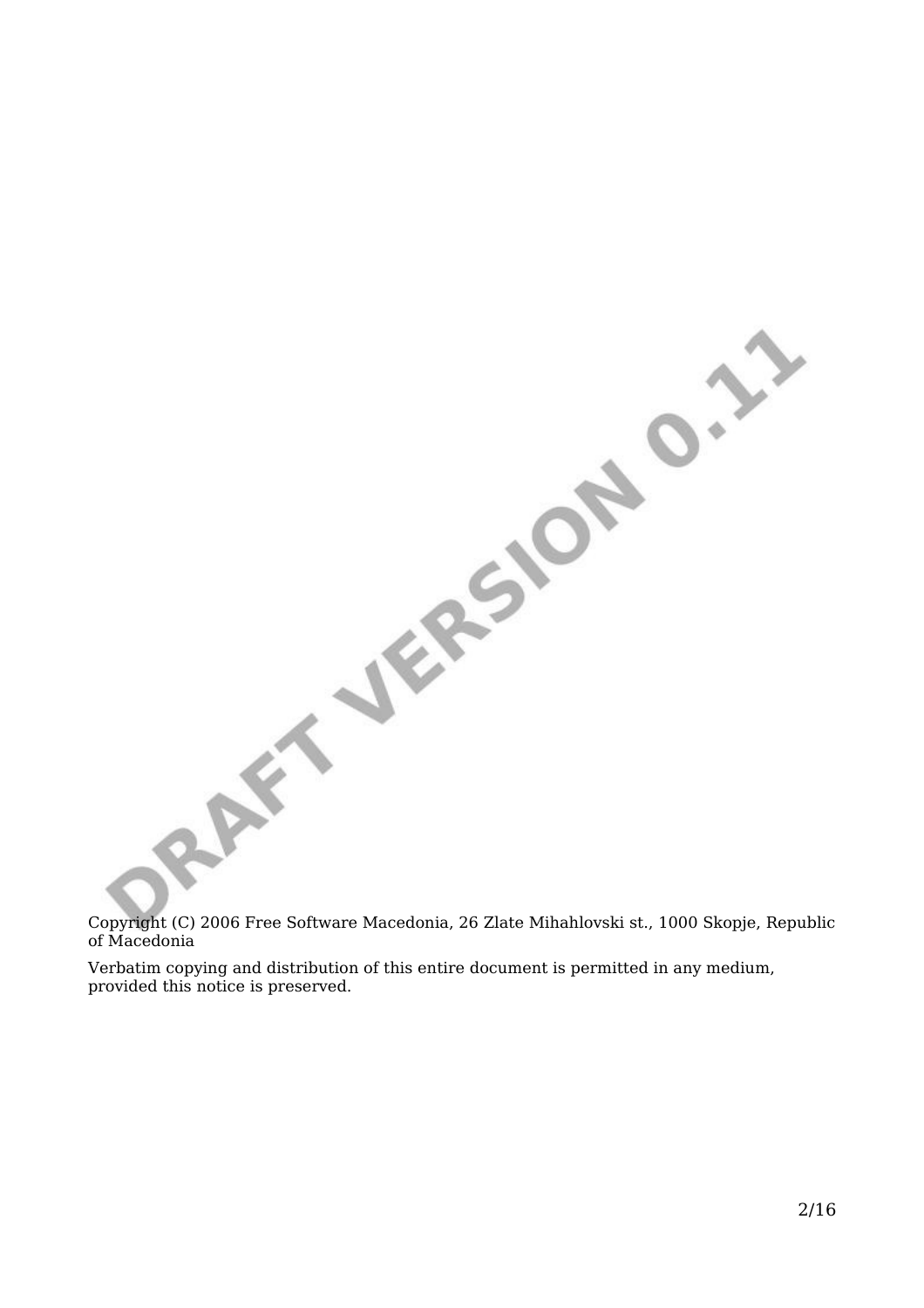# **Table of Contents**

| 3.2. Capacity building, training and competency development9           |  |
|------------------------------------------------------------------------|--|
| 3.3. Implementation of e-governance solutions based on Free Software11 |  |
| 3.4. Spreading awareness and knowledge about Free Software13           |  |
|                                                                        |  |
|                                                                        |  |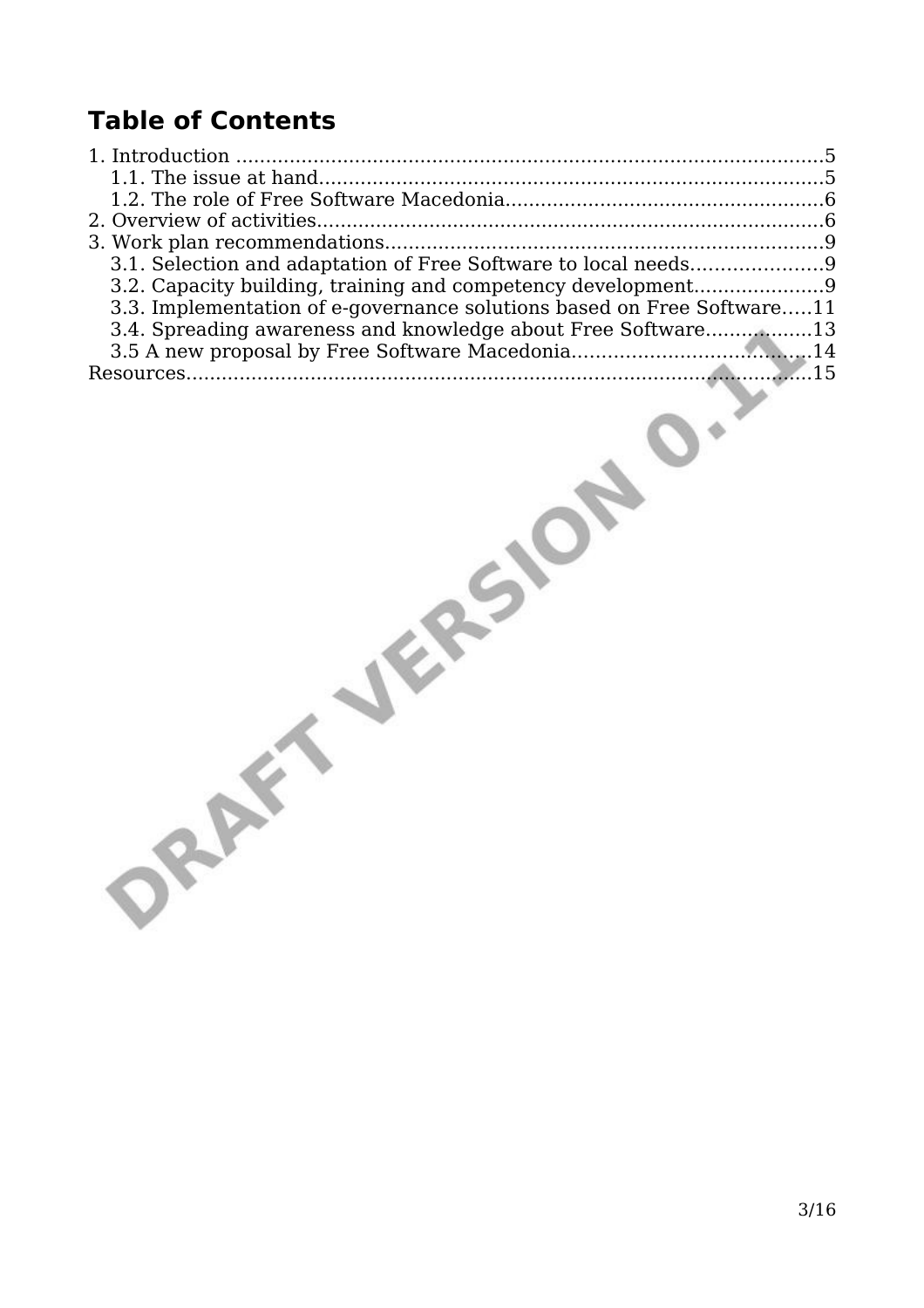# **Abstract (Executive summary?)**

To do

ORAFT JERSION O.I.I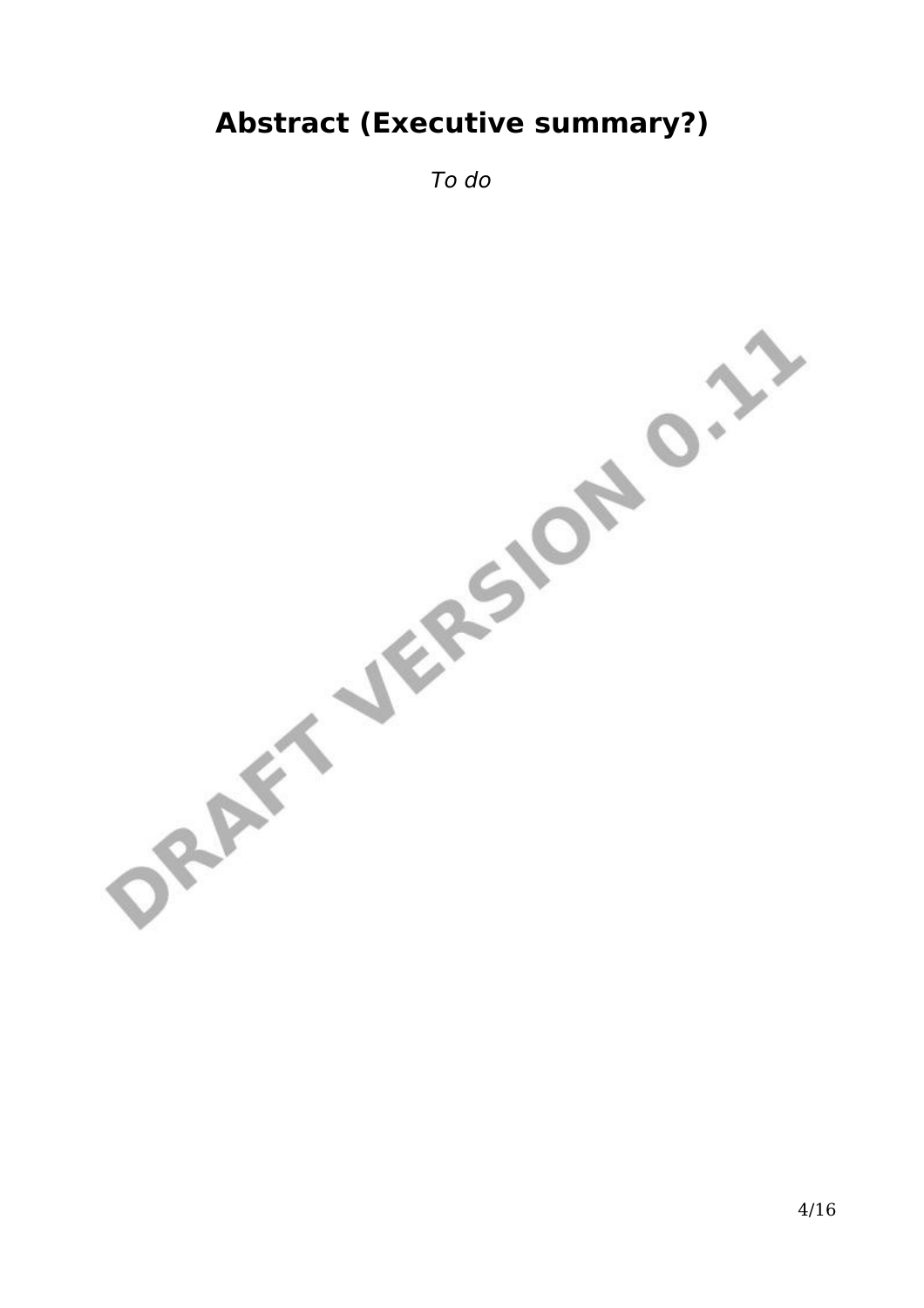### **1. Introduction**

#### **1.1. The issue at hand**

Good governance and Free Software seem to be the new buzzwords as far as use of ICT in government or establishing e-government is concerned. This project aims to exploit them both.

We at Free Software Macedonia want to make sure that (at least) three key points are kept in mind at all time:

- 1. E-governance is about delivering on-line services to business or citizens. Mere computerization of government or use of back-end applications only, does not qualify as e-government.
- 2. Good e-governance is a strong possibility when using Free Software, as it allows a lot of strategic, economic and social benefits.
- 3. Any Free Software related activities strongly rely on the support of the local or international community of Free Software users, developers and advocates. Sidestepping the community in any way would probably slim down the success and sustainability of the project.

Having these in mind, first we suggest that the motto of this project be:

"Give a man a fish, he'll eat for a day. Teach him how to fish, he'll eat for life."

We believe that the only way this project will bring long term benefits to Macedonian citizens is by strong citizen driven demand for services that will push the local government towards constant improvement of services based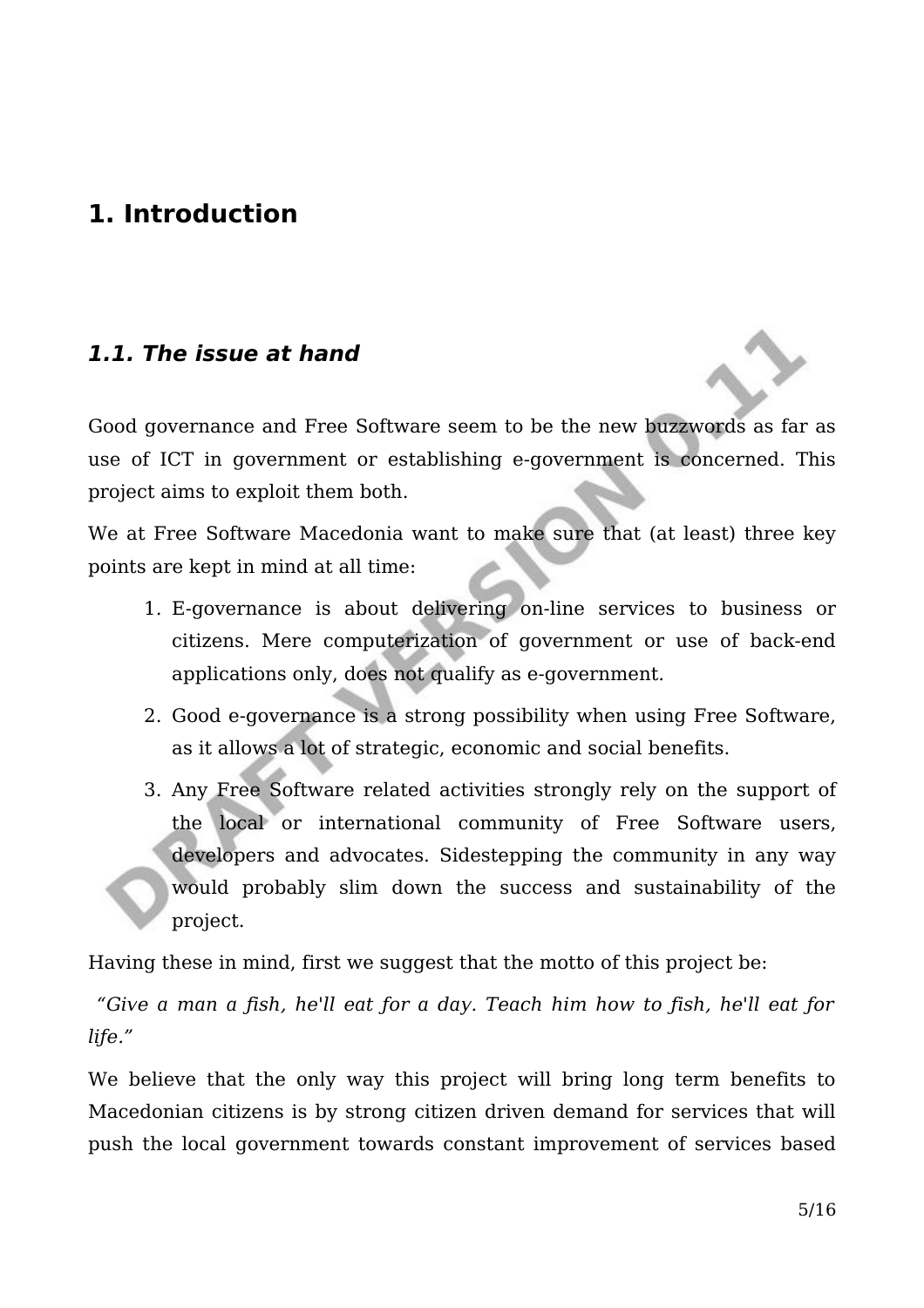on Free Software. We also believe that the only way the local government will be able to keep the technological pace is to make sure that the staff responsible for ICT related issues takes early and active participation in the local and/or international Free Software community.

### **1.2. The role of Free Software Macedonia**

Since the project proposes a lot of Free Software related activities, the role and participation of Free Software Macedonia is one of the key success factors. The reason for this is simple: we are the only organization in Macedonia that has extensive knowledge and hands-on experience with Free Software applications and their capabilities, licensing issues related to Free Software, as well as the social and ethical values that Free Software is based on; We are the only organization that "eats its own dog food" - we really use the software we promote in our day to day activities, at home and at work; We are the principal organization responsible for the localization of all major Free Software products into Macedonian; Finally, we love what we do.

This is why we feel that there are number of activities that would require our immediate involvement. This document presents our view on those activities, as presented in the work plan of the project document, and provides proposals for their implementation.

### **2. Overview of activities**

The project work plan has the activities divided into four major groups:

- 1. Assessment of the municipal potential and development of adequate FOSS applications adapted to the local context;
- 2. Capacity building, training and competency development for the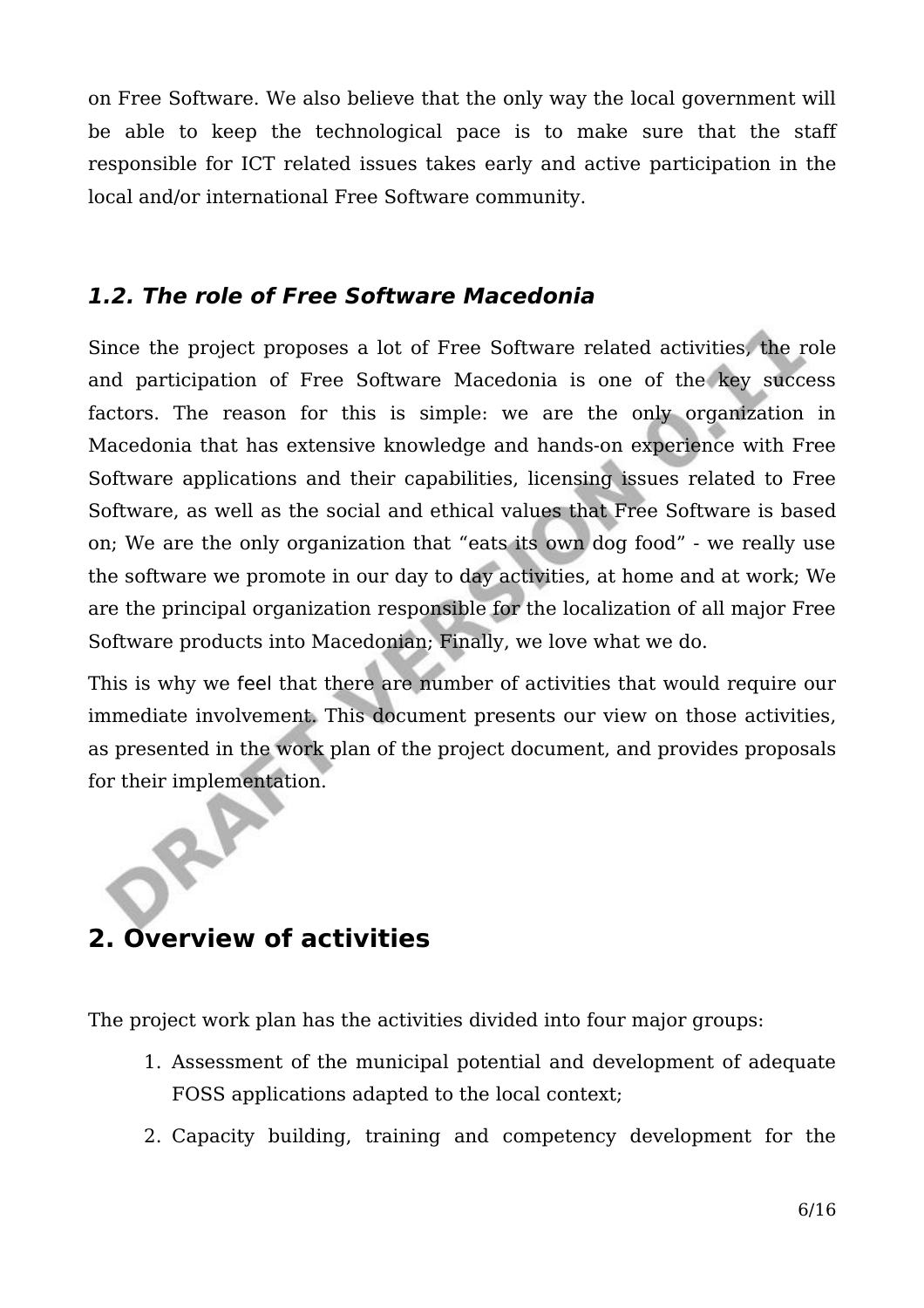municipal employees with the new environment;

- 3. Implementation of FOSS based open e-governance solutions in pilot municipalities;
- 4. Increasing awareness and knowledge about FOSS benefits on a local and national level.

The first group includes selection of FOSS tools to be implemented and adaptation of FOSS tools to local needs. These are the two activities where we feel that our contribution is necessary. However, we can provide an expert opinion on other activities as well: the selection of municipalities and the needs assessment for application requirements might be crucial for the future direction of the project. For one, we suggest that in the selection process the community factor should be added to the already stated criteria – municipalities where local Free Software groups exist would be better candidates. The planed budget for this group of activities has an entry on equipment. We believe that equipment spending should be down to minimum. Less spending can often mean good governance, and municipalities should learn that in the Free Software world many task can be done with older hardware. We think that only the necessary replacement and upgrade parts for the current ICT infrastructure should be purchased. The remaining funds and redirect the remaining assets into the training education and support of the ICT staff. By simply buying hardware we for one feel that we are avoiding the key principle of local capacity building, as the only beneficiaries are the hardware company outside our country and their partners in Macedonia.

The second group is all about training and capacity building. Our knowledge and expertise in Free Software and past experience in training easily enables us to hold traditional courses. However we feel that this is the perfect place to follow the motto stated above. It is more important for the ICT staff to learn the ways of the Free Software world, rather than to learn some point-and-click tasks that in any way are done in similar way on most software platforms. The members of the ICT Foundations are ICT literate people and adjusting to the new environment should be an easy task for them. While formal training might be presented in some kind of a short crash course, we think that most of the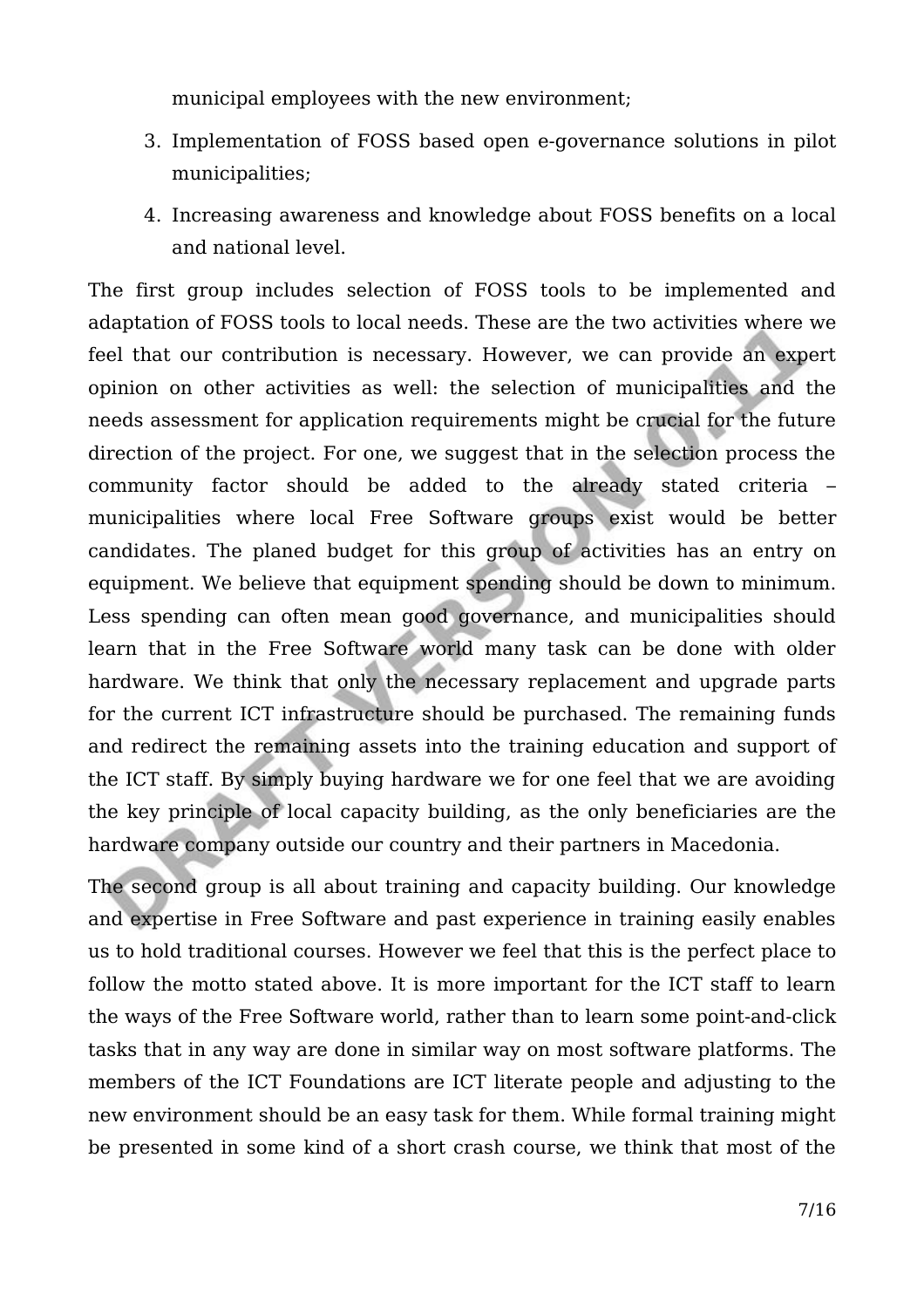activities should be Free Software community-style – events such as install fest that will allow hands-on experience and immediate dissemination of knowledge. We should note that there are traditional courses for certain GNU/Linux distributions in Macedonia provided by local companies. The fee for these usually is between 60 000 and 100 000 MKD for one person.

The third group of activities is about providing e-governance solutions. Some of the activities listed in this group can be easily taken by the ICT Foundations staff. Training for the municipal employees is one of them. The activities here can be expanded to schools, as they already have Free Software in their computer labs. We can hold some basic lectures and workshops there as well, but the ICT Foundations staff could provide long-term support, hopefully in cooperation with the local community. As for the e-governance solutions, we think that in cooperation and support from ZELS the project should focus on providing a single solution, a local government one-stop-shop, similar to the one provided by the central government, on a national level. This would allow easy access to all local government services to all citizens and businesses and eliminate practical problems such as keeping track of different local government web sites. Also it will make a clear distinction between the services provided by the local government and other web presentations that municipalities may implement (by using Free Software), like portals or informational web sites.

The fourth group of activities includes awareness and promotional activities. These will probably have a big role in shaping public opinion and understanding of Free Software. With our limited experience in organizing promotional and awareness events of this size, we hope that more experienced organizations such as UNDP itself will take care of most of the logistics. However, our presence here is required as the information materials, workshops and other events should use proper terminology and avoid ambiguities is of the utmost importance. Having in mind that even the mainstream media sometimes have problems in grasping the major points when it comes to software, licensing and similar issues, precise wording should be the first priority in these PR activities. Also, we would like to see that materials that might be handed out on these events or presentations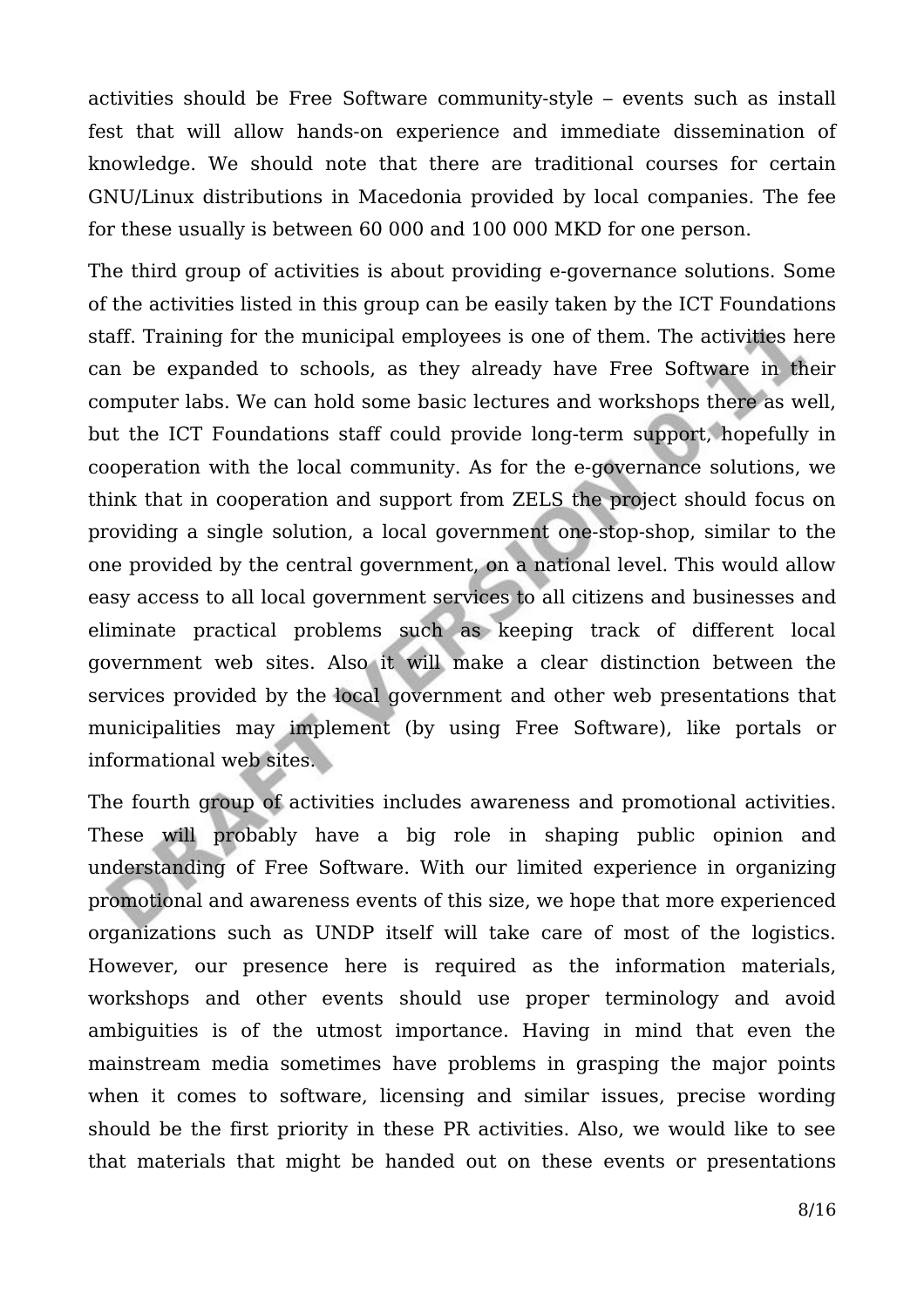given to the public are prepared in Free Software – there is no better way to promote tools of any kind than using those tools.

The project should also set measurable overall targets that ought to be achieved. Example: 80% of ICT Foundation staff will know what is Free Software and what are the benefits from using it; 25% of all employees in the municipalities will be Free Software literate; All servers will run GNU/Linux; All web pages will be standards compliant.

### **3. Work plan recommendations**

#### **3.1. Selection and adaptation of Free Software to local needs**

The existence of too many choices is often noted as one of the problems when starting to use Free Software. To avoid any such problems, users should make an inventory of the tasks the computer does for them prior to the selection process. Users should know what each piece of software is actually doing and why do they need such a tool, not what is its name or vendor. This will make much easier for the project staff to select the proper tools.

On the project side, the selection process should focus on two things:

- 1. Making sure that the applications taken into account are actually Free Software. There are many applications that are said to be free, but they might not be Free Software. Licensing check should be applied in accordance with Free Software Foundations Free Software license list;
- 2. If there is more than one suitable application for a given task, the maturity and the activity of the project, as well as its local user base and ongoing or planned localization/adaptation process must be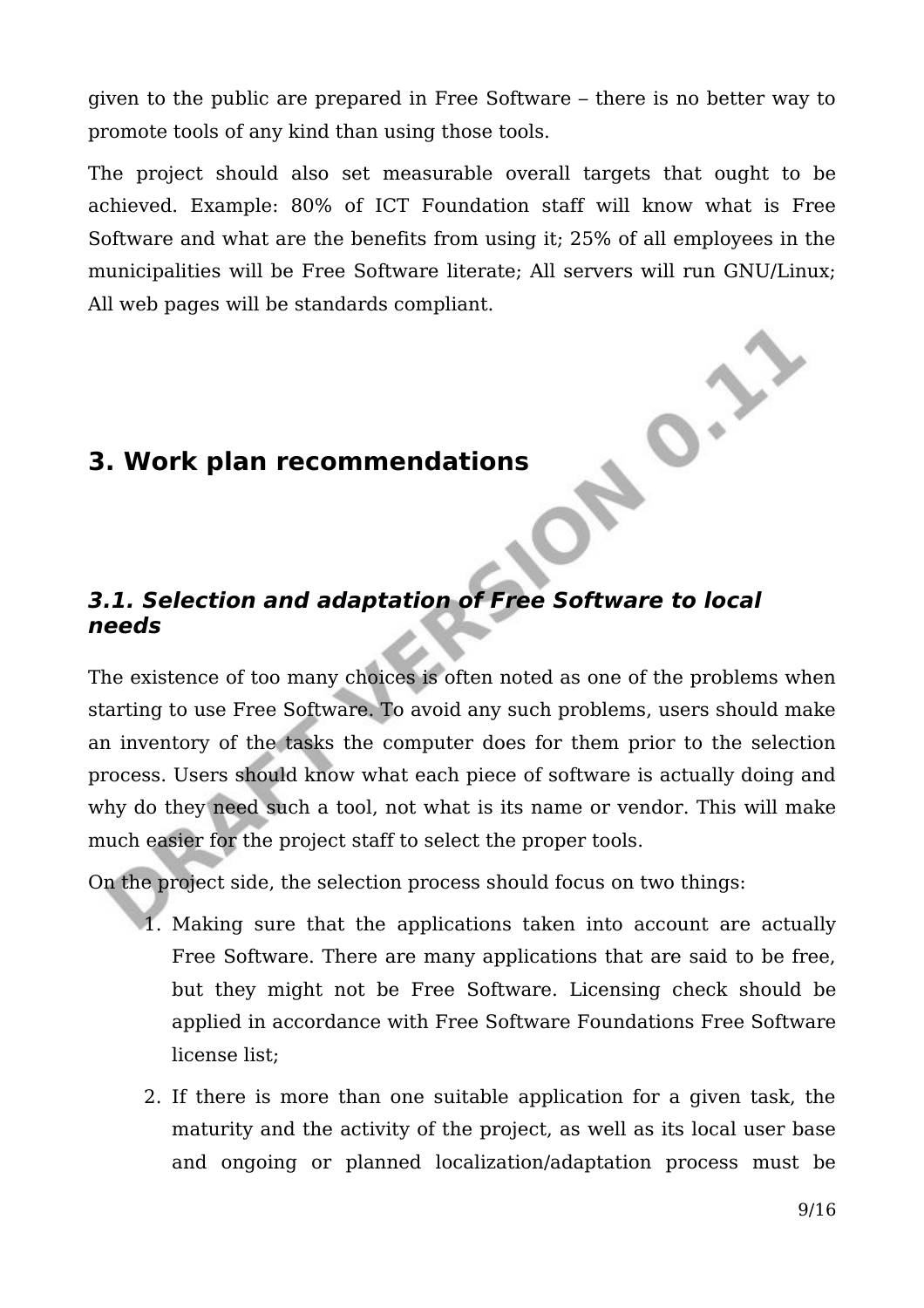taken into account.

The adaptation of the selected applications should be done in coordination with local teams – if such teams exist for the given application. If the adaptation/localization for an application is to be started from scratch, proper activities must be undertaken to insure the sustainability of the project. The start-up of new localization projects can be an easy task for the existing community. It also can be a great opportunity for other people to join in, especially some of the ICT Foundations staff.

### **3.2. Capacity building, training and competency development**

As with all new tools, achieving a certain level of knowledge and understanding is required. However, we believe that Free Software is not just a new tool. To have a long term success with the use of Free Software in local government the responsible staff should do more than just learn how the new software works. That is why we think that a traditional training approach is not suitable for the project. After all, providing full and extensive training is not one of the project goals. Still, if standard training cannot be avoided, we can prepare a short curriculum for the ICT Foundations staff that will cover most of the basics on running Free Software, developing applications and building web sites that are standards based as well as using Open Standards for documents. The lectures can be carried out by members of Free Software Macedonia who have teaching experience and hold certificates such as RHCE.

However, we strongly believe that capacity building and competency development should be done in the spirit and in the ways of Free Software community. Events such as install fest s and workshops will provide useful and practical knowledge. They can introduce Free Software in a working environment and follow a problem solving approach, and they can provide practical challenges for ICT Foundations staff who are IT professionals. They can also be a good guide on non-computer skills that are needed for successful coping with challenges, problems or tasks that users or administrators are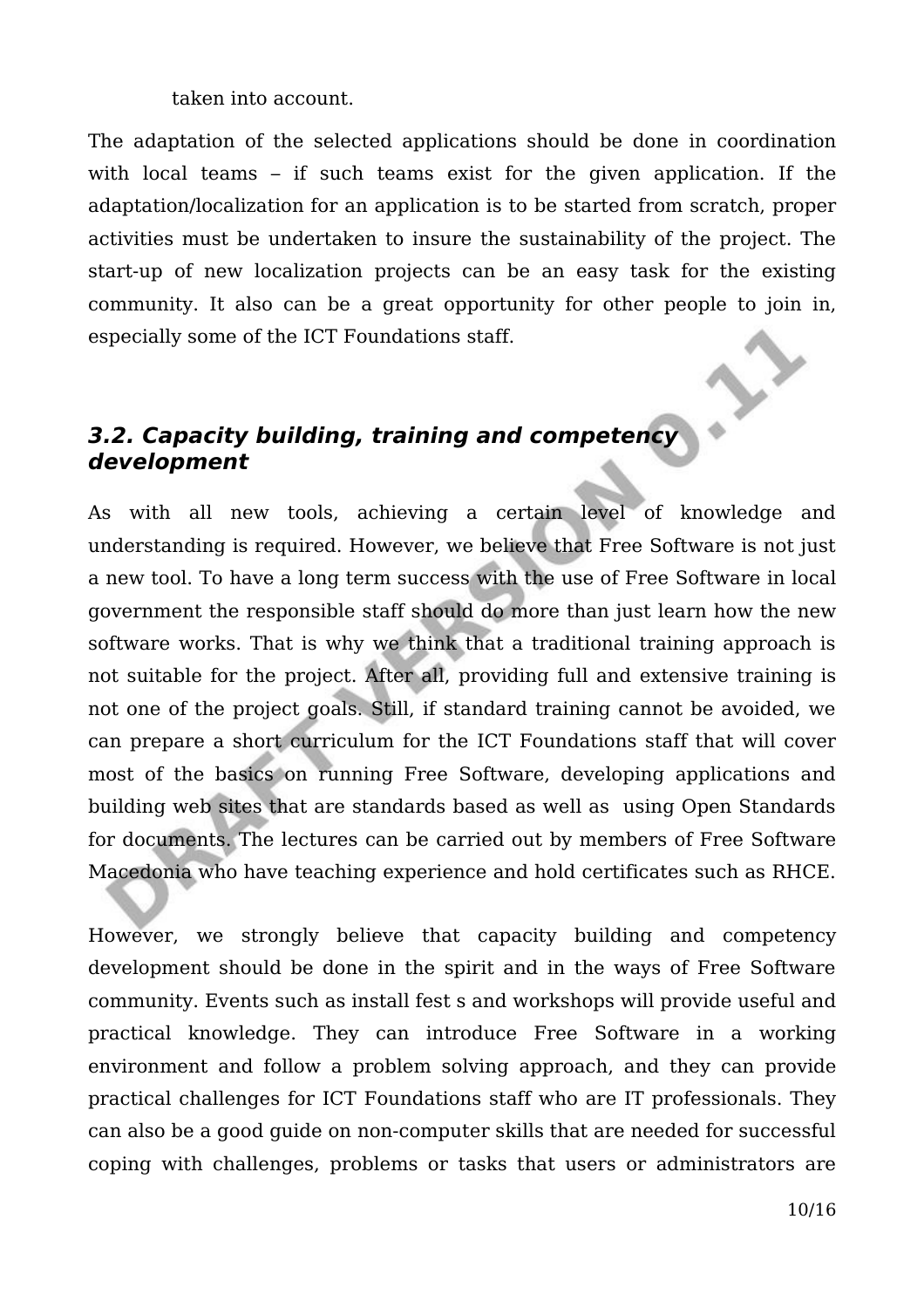facing when using Free Software. On the long run, knowledge of where to search for answers, how to ask questions and how to work with the community will be much more useful than distribution and version tied training. Also, capacity building and competency development should include lectures and/or workshops on non-technical issues related to Free Software, such as the basic philosophy behind Free Software, copyright and licensing issues, ethics etc.

It is prudent to note that we are proposing to take on a different approach for section 3.2.

That the training of ICT foundation personnel should be done in parallel with the activities of assessment, selection and developing of the solutions for egovernance. This way we can use this extra time and dedicate it to training and educating the ICT personal how to use, configure and deploy free software in the municipalities ICT infrastructure, so that the transition from proprietary to Free Software, would pass seamlessly.

We propose that right after the end of the selection process for the participating communities, the training of the ICT staff personal should commence. This way when the developed application is finished the ICT staff will be trained and ready to begin implementation and specific training for the user's of the free application in question.

Last but not least, the ICT Foundation staff and/or municipalities officials should learn the difference between Free Software and software that is available free of charge. Every institution should be aware that while most of the problems can be solved in-house with the help from the local or international community, sometimes it is more efficient to hire local companies or individuals who will provide support or services for a fee. This fee based approach insures a high level quality of service while avoiding vendor lock-in and stimulating local ICT companies.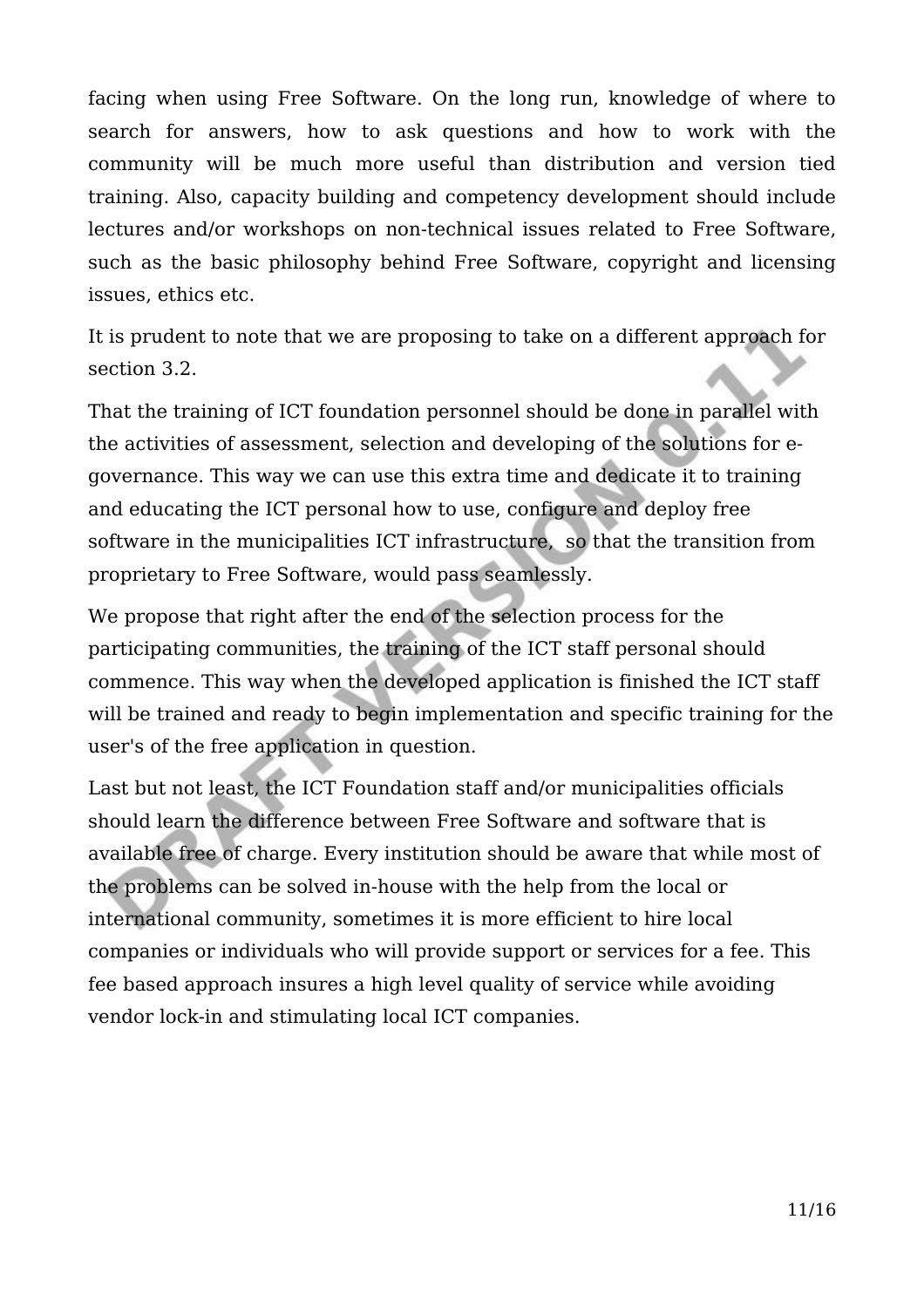#### **3.3. Implementation of e-governance solutions based on Free Software**

Most of the activities listed under section 3 are straight forward. At that point the project hopefully will be moving on the right track. Activities that require expertise in Free Software can be provided by the local community. The ICT Foundation staff hopefully will be deeply involved as well. The key point here is the actual implementation of e-governance solutions based on Free Software and Open Standards.

This is where the project should go further than similar projects conducted in the region (example Bulgaria) - simply duplicating the work done elsewhere would be underachieving. The project should recommend implementation of a real e-governance solution (government to businesses, government to citizens). The current trend of building separate web pages for municipalities should be avoided, or relocated downwards on the priority list. Also, while municipalities might state their need for certain back-office applications, project officials should explain that e-governance is about providing e-services to the outside world.

From a citizen point of view, we think that a single place for local government e-services is the way to go. Local government provides a know set of services. Citizens shouldn't keep track of different individual web sites to access the same services in different municipalities. The web based e-governance solution will be based on Free Software and will follow Open Standards. If its implementation is requested through a public tender, the documentation should include precise information on these two crucial points. There are many Free Software tools that can be used as a backbone for building this eservice and the project should recommend using and expanding on existing code-base instead of starting from scratch.

For municipalities' web sites that will present other (non-service related) information, Free Software solutions could be introduced as well. Standards compliant (example viewable in any browser) solutions should be recommended. Documents made available there should also follow Open Standards.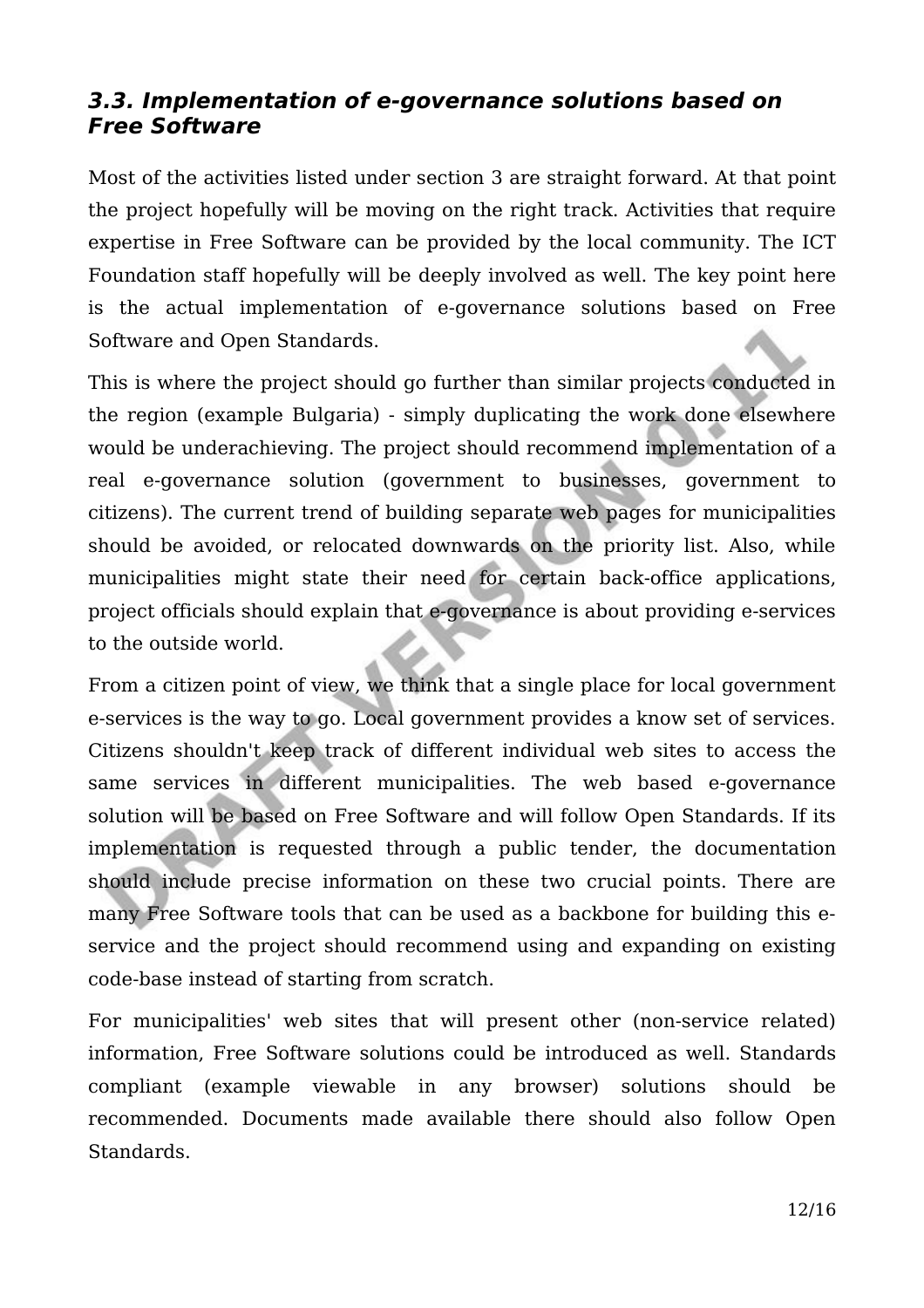In order for the developed system to be open and free the following key principles should be applied.

- Interoperable allowing, through the use of open standards, the exchange, reuse, interchangeability and interpretation of data across diverse architectures.
- User-Centric fulfilling the user requirements over perceived hardware or software constraints,
- Collaborative permitting governments, industry, and other stakeholders to create, grow and reform communities of interested parties that can leverage strengths, solve common problems, innovate and build upon existing efforts.
- Sustainable maintaining balance and resiliency while addressing organizational, technical, financial and legal issues in a manner that allows an ecosystem to thrive and evolve.
- Flexible adapting seamlessly and quickly to new information, technologies, protocols and relationships while integrating them as warranted into market-making and government processes.

There is a complementary relationship between free software and open standards, open standards implemented through free software, promote the standard, which finally leads to its adoption and use.

Open standards are created by standards-setting organizations including consortia like the Internet Engineering Task Force (IETF), World Wide Web Consortium (W3C), and the Organization for the Advancement of Structured Information Standards (OASIS), and formal standards bodies such as the International Organization for Standardization (ISO). For these organizations, openness allows any interested party to contribute to proposals and thereby makes it possible to base decisions on a near consensus. Users often emphasize access to documentation and free usage as key features of open standards. Care is needed by these bodies when developing open standards to ensure that they do not build upon or reference a closed proprietary standard. Applications that conform to standards are usually independent of operating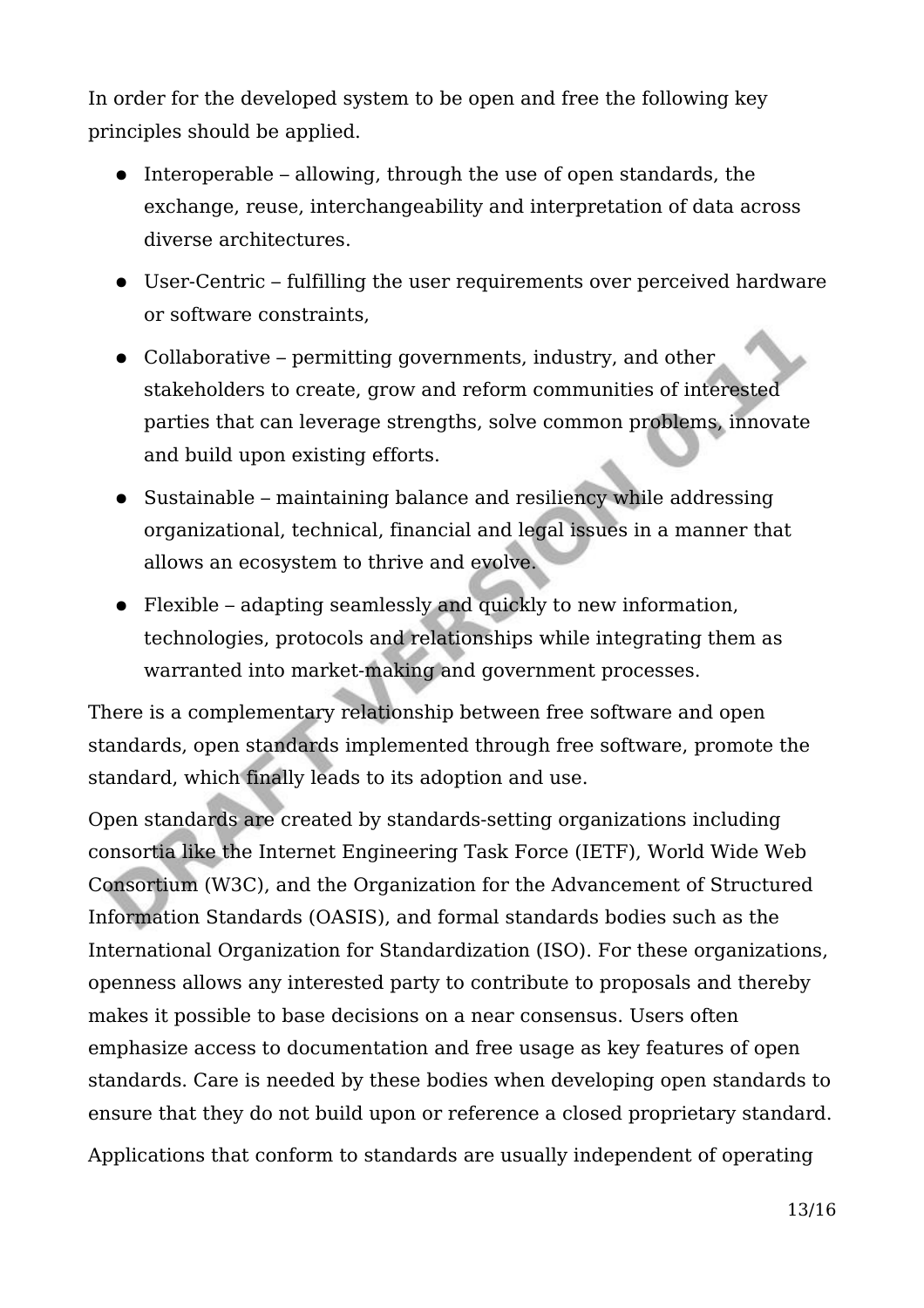system platform, and can be used by anyone. Documents created using the OASIS Open document format (ODF) can be edited and modified using different applications that are available at the moment for the user, that do not require you to purchase special proprietary software that works only with proprietary document formats. Information stored in documents and saved in proprietary document formats, introduces vendor lock-in and dependency on proprietary formats controlled solely by one company. If the vendor changes the specification of the format or the software that is used for accessing, creation and edition of these documents , then the information stored in that document is practically lost.

### **3.4. Spreading awareness and knowledge about Free Software**

The final piece of the puzzle is informing the public of the past (and hopefully future) activities. Use of Free Software in all these activities should be preferred. Presentations and information materials should be prepared with Free Software. Documents and other materials that will be shared with the public should be available under a Free Documentation License.

The ignorance or the fight for more readers by the media should be taken into account. We don't want for example to see the media reporting on Free Software as some anti-Microsoft or anti-copyright issue. Precise terminology should be used. Information materials intended for the media might be considered, a media-kit for Free software and open standards is really a very good starting point to help and alleviate this potential curl pit.

Community building activities should also be considered. Workshops and, lectures for young people (example primary or high school students) could prove useful on the long run.

Promotion of the new local government e-services will be crucial for the sustainability of the project. In the end, the new e-services should be used by citizens. Cooperation with projects who promote decentralization and the role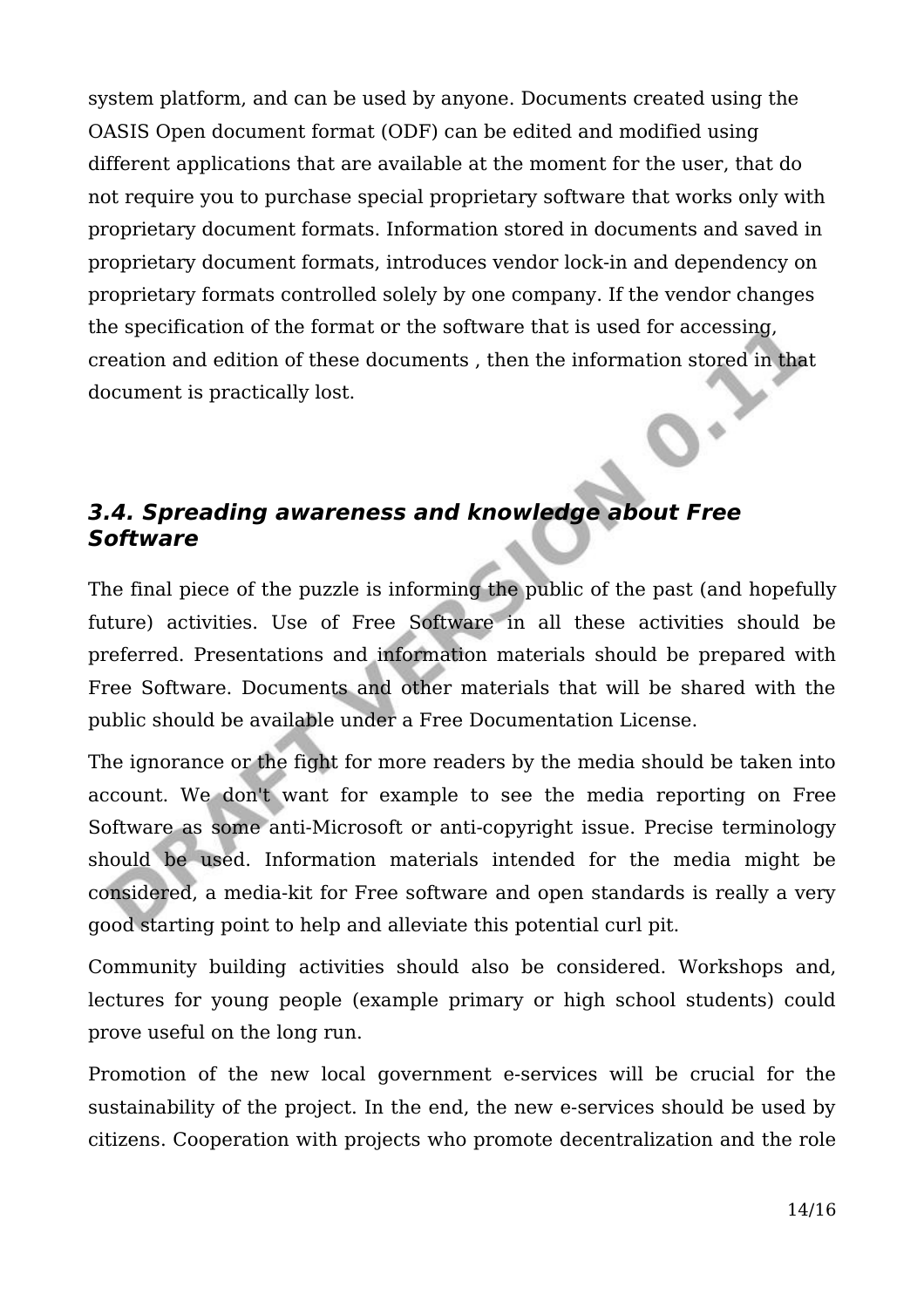of the municipalities might be considered. Training for IT illiterate people for the use of the e-services could be on the priority list as well.

ORAFT JERSION O. 17